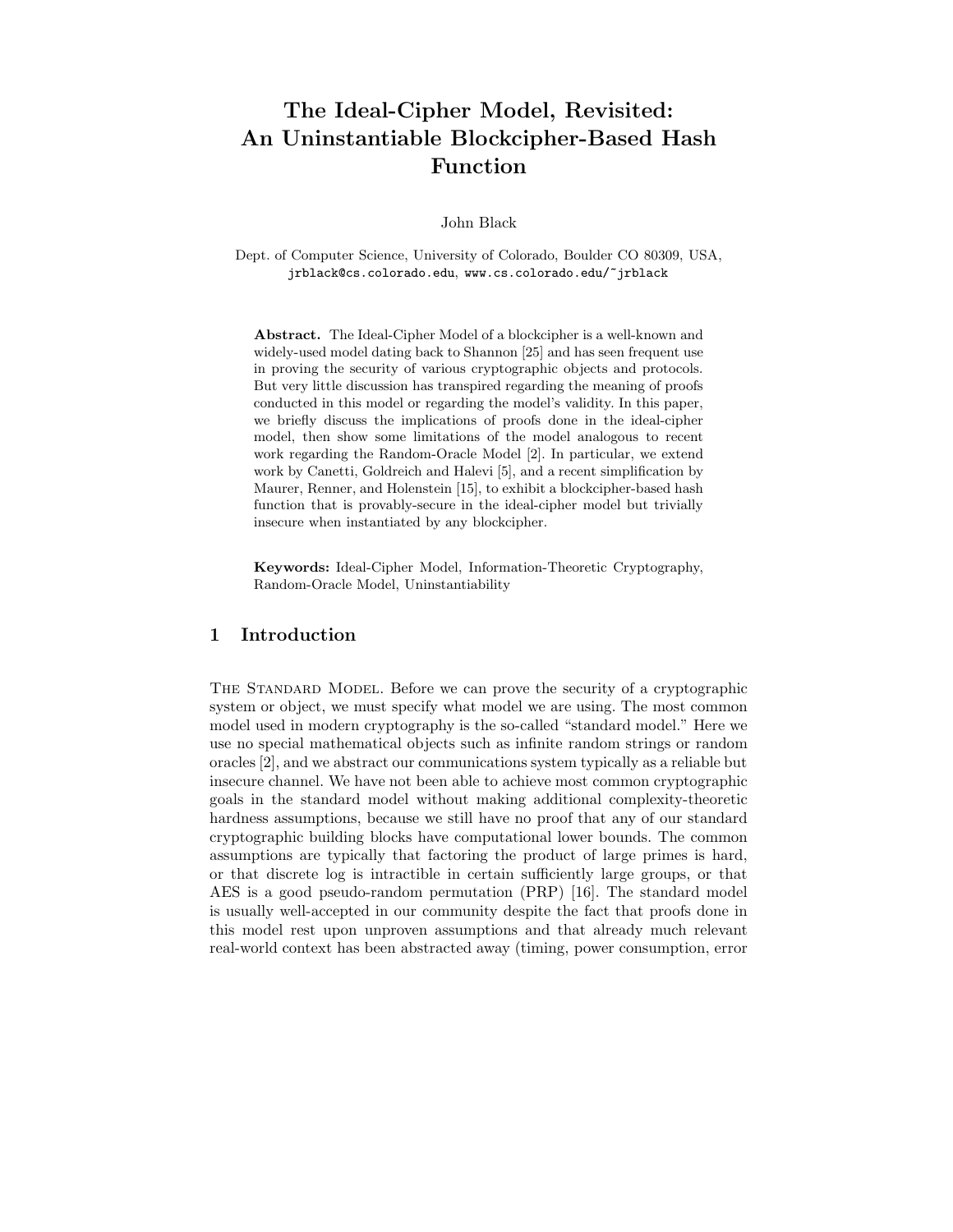messages, and other real-world effects are typically not included as part of the model in spite of the demonstrated fact they are often relevant to security).

THE RANDOM-ORACLE MODEL. When proofs in the standard model are unappealing or are provably impossible (eg, see [19]), we often resort to proofs using an alternative model. By far the best-known is the "Random-Oracle Model." The random-oracle model was used for some time before being formalized by Bellare and Rogaway [2], and continues to see widespread use today (there are more than a hundred instances; for a few examples see  $[2, 11, 18, 21, 24]$ . In the random-oracle model we have a public random function, accessible to all parties, which typically accepts any string from  $\{0, 1\}^*$  and outputs n bits. For each element in its domain, the corresponding n-bit output is uniform and independent from all other outputs. Proofs conducted in the random-oracle model often admit schemes which are provably-secure and more efficient than schemes which have been proven secure in the standard model, and for this reason the random-oracle model has been widely-adopted.

Of course random oracles do not exist in practice, and if the schemes proven secure in the random-oracle model are going to be put into use, we must choose some object to implement the random oracle. This step is called "instantiation." Most often, random oracles are instantiated with cryptographic hash functions such as SHA-1 [20]. The following question then arises: now that we have instantiated our random oracle with a concrete function, what security guarantees do we have? Does our proof in the random-oracle model have any bearing on the security of the instantiated system?

For quite some time there has been concern in our community that the random-oracle model should be treated with suspicion, and proofs in the standard model should be preferred. As a recent example, the main selling point of the Cramer-Shoup cryptosystem [7] is that it is provably-secure in the standard model and still practical (and, as with most proofs in the standard model, comes with an assumption: the Decisional Diffie-Hellman assumption [4]). Further doubt has been recently cast on the random-oracle model due to a string of results exhibiting schemes which are provably-secure in the random-oracle model but are completely insecure when instantiated by any hash function [1, 5, 6, 15]. Schemes of this type are called "uninstantiable."

It has been noted [2] that proofs done in the random-oracle model do guarantee one thing: if the adversary treats the instantiated random oracle as a black box, promising not to think about its inner workings, promising not to exploit any unnatural behavior related to the fact that we have instantiated with some algorithm that has a compact description, then the proof remains valid in the standard model. Of course there is no guarantee that real adversaries would abide by such restrictions, and indeed they would be remiss if they did. Nonetheless, no scheme has thus far been proven secure in the random-oracle model and then broken once instantiated, unless this was the goal from the start.

THE IDEAL-CIPHER MODEL. Blockciphers are a common building block for cryptographic protocols. In the standard model the associated assumption for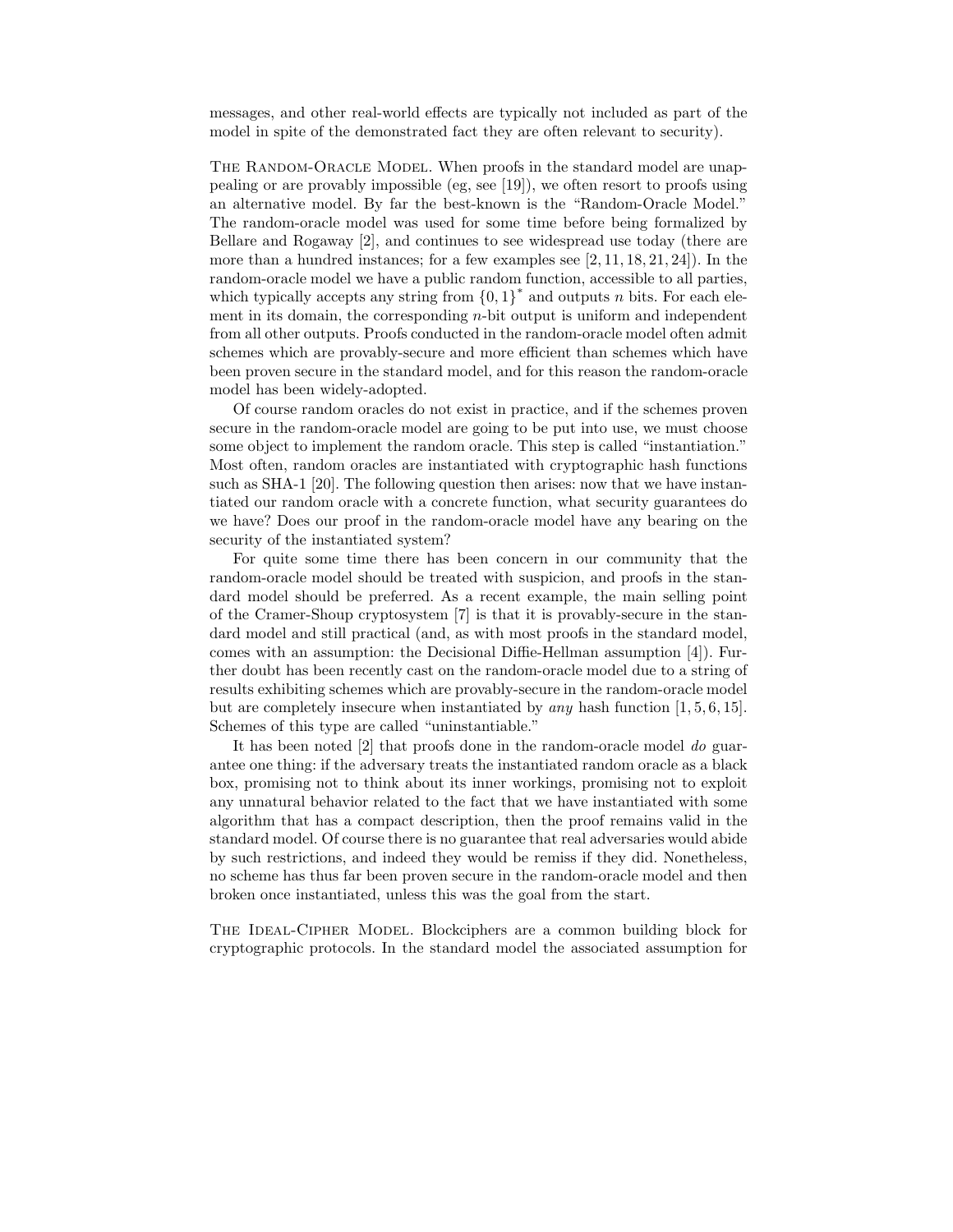blockciphers is that they are "pseudo-random permutations" (PRPs). By this we mean (informally) that an n-bit blockcipher under a secret randomly-chosen key is computationally indistinguishable from a randomly-chosen n-bit permutation. Proofs conducted using this assumption typically give reductions showing that if an adversary breaks some scheme, then there exists an associated adversary that can efficiently distinguish the underlying blockcipher from random.

There are countless examples where the PRP assumption in the standard model is sufficient, but there are also plenty of cases where we cannot get a proof to go through. In certain cases it can be shown that blockcipher-based schemes we believe to be secure cannot have a proof of security using only the PRP assumption in the standard model [26]. In this case we are faced with either abandoning attempts at a proof, or using an alternate model.

The blockcipher analog for the random-oracle model is variously called the "Shannon Model," the "Black-Box Model," or the "Ideal-Cipher Model." We will prefer the latter name in this paper.

Though not as widely-used as the random-oracle model, the ideal-cipher model dates back to Shannon [25] and has been used in a variety of settings (see, for example  $[3, 9, 10, 12, 13, 17, 27]$ ). In the ideal-cipher model we think of a blockcipher E with k-bit key and n-bit blocksize as being chosen uniformly from the set of all possible blockciphers of this form. For each key, there are  $2<sup>n</sup>$ ! permutations, and since any permutation may be assigned to a given key, there are  $(2^n!)^{2^k}$  possible blockciphers. When we instantiate our black box, it becomes some particular blockcipher. AES with a 128-bit key is one choice from the nearly  $2^{2^{265}}$  blockciphers we could have chosen (though in the spirit of Kolmogorov complexity and in line with the main result of this paper, we should note that the vast majority of these blockciphers will not have an efficient and compact C implementation).

The ideal-cipher model is analogous to the random-oracle model with three notable exceptions:

- The ideal cipher has a permutivity requirement that random oracles obviously do not.
- Adversaries interacting with an ideal-cipher oracle are typically given access to both the cipher and its inverse.
- The blocksize n of the ideal cipher is typically fixed a priori. This means that an ideal cipher is a finite object while the random oracle is an infinite one.

The ideal-cipher model has been used in a variety of settings, and like the random-oracle model, some researchers question the wisdom of its use. The argument is completely analogous: if a scheme is proved secure in the ideal-cipher model, what exactly are we guaranteed once the ideal cipher is instantiated by a real blockcipher? And if the answer is essentially "not much," then what is the value of such proofs? A common argument against the ideal-cipher model is that most real-world blockciphers have distinguishing patterns which would exist with exceedingly small probability in a collection of random permutations. The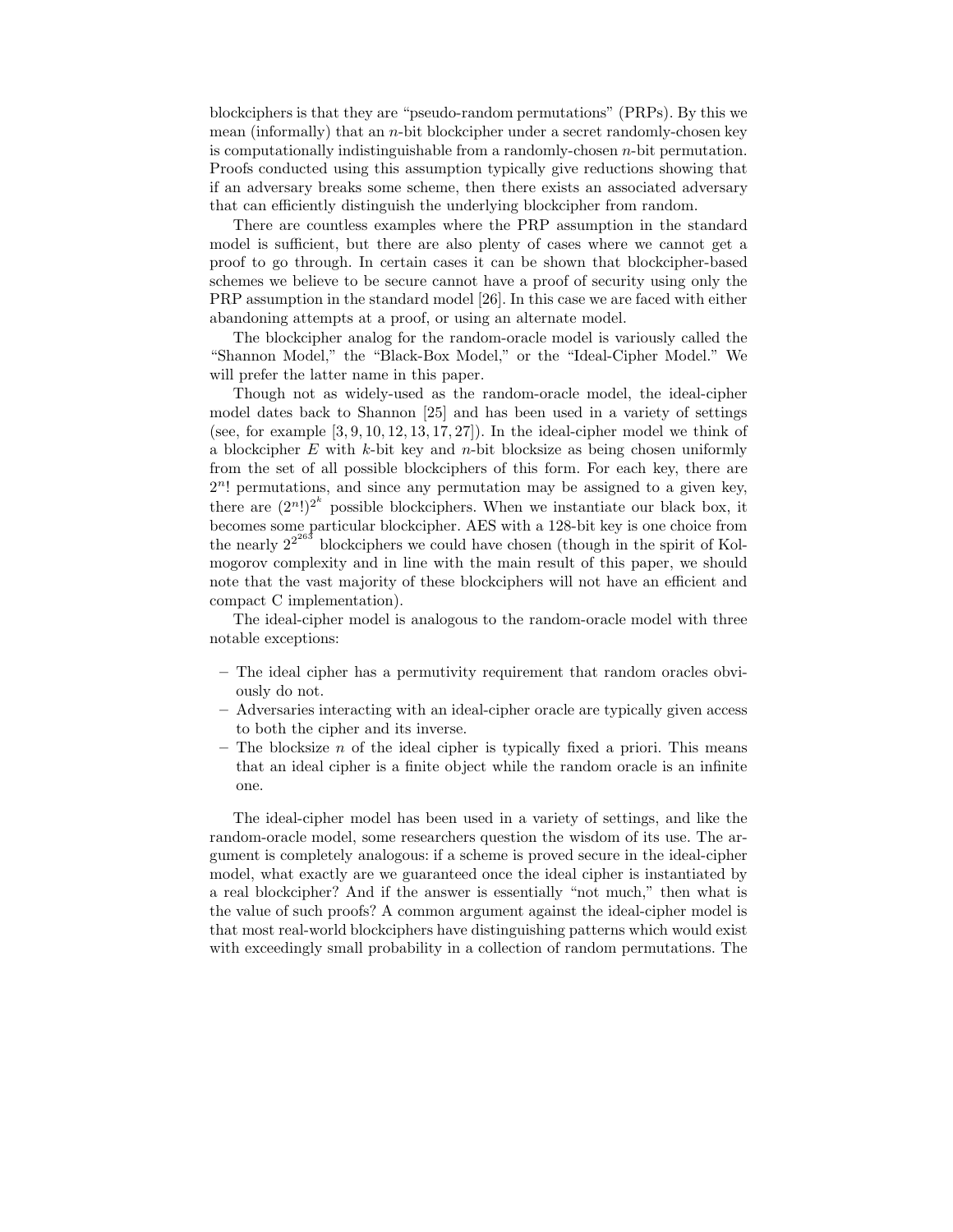key complementation property of DES is a typical example of this [16]. Although no such properties are currently known for AES, some blockcipher experts who are comfortable with the assumption that AES is a good PRP are reluctant to model AES as ideal because of practical concerns: the AES key schedule, for instance, is quite simple and it perhaps contains related-key properties we have not yet discovered.

As compensation to the adversary for his respecting the blockcipher as a black box, we often endow him with limitless computational resources. In this respect, many proofs done in the ideal-cipher model are information theoretic. This too is unrealistic, but here we are giving the adversary more power rather than enhancing the objects themselves. Nonetheless, it is saying something about the strength of our model that it allows us to achieve information-theoretic security.

The main result of this paper is to exhibit a blockcipher-based hash function that is secure in the ideal-cipher model against information-theoretic adversaries but which is trivially insecure once instantiated with any blockcipher. In order to state this result more clearly, we take a short detour to review blockcipher-based hash functions.

Blockcipher-Based Hash Functions. One area of recently-renewed interest involves constructing hash functions from blockciphers. This approach, dating back at least to Rabin [23], uses some blockcipher E with an n-bit key and an n-bit blocksize, and builds a compression function from it. Iterating this function then hopefully produces a collision-resistant hash function. Preneel, Govaerts, and Vandewalle [22] conducted a systematic study of a class of 64 blockcipher-based hash functions. They focused on compression functions of the form  $f(h_{i-1}, m_i) = E_a(b) \oplus c$  where  $a, b, c \in \{h_{i-1}, m_i, h_{i-1} \oplus m_i, v\}$ for some fixed constant v. We can now hash any  $M \in (\{0,1\}^n)^+$  by writing  $M = M_1 \cdots M_\ell$  and then setting  $h_0$  to some constant (typically  $0^n$ ) and setting  $h_i = f(h_{i-1}, m)$ . We return  $h_\ell$  as the digest. The PGV analysis consisted of testing a series of attacks on each of these iterated hash functions. Black, Rogaway and Shrimpton [3] considered these same 64 constructions exhibiting either an attack or a proof of security (in the ideal-cipher model) for each. They determined that 20 of the 64 schemes were provably collision-resistant up to the birthday bound. For one example, see Figure 1.

Although a proof of security for a blockcipher-based hash function in the standard model would be prefered, it has been shown that the PRP assumption is insufficient for building a collision-resistant hash function [26]. Indeed, one can easily imagine a blockcipher  $\widetilde{E}: \{0,1\}^n \times \{0,1\}^n \to \{0,1\}^n$  that is a good PRP, but which fails when used in the MMO construction of Figure 1. For example, let blockcipher  $E: \{0,1\}^n \times \{0,1\}^n \rightarrow \{0,1\}^n$  be a good PRP and consider blockcipher  $E$  defined as follows:

$$
\widetilde{E}(K,X) = \begin{cases}\nK & \text{if } X = K \\
E(K,K) & \text{if } X = E^{-1}(K,K) \\
E(K,X) & \text{otherwise}\n\end{cases}
$$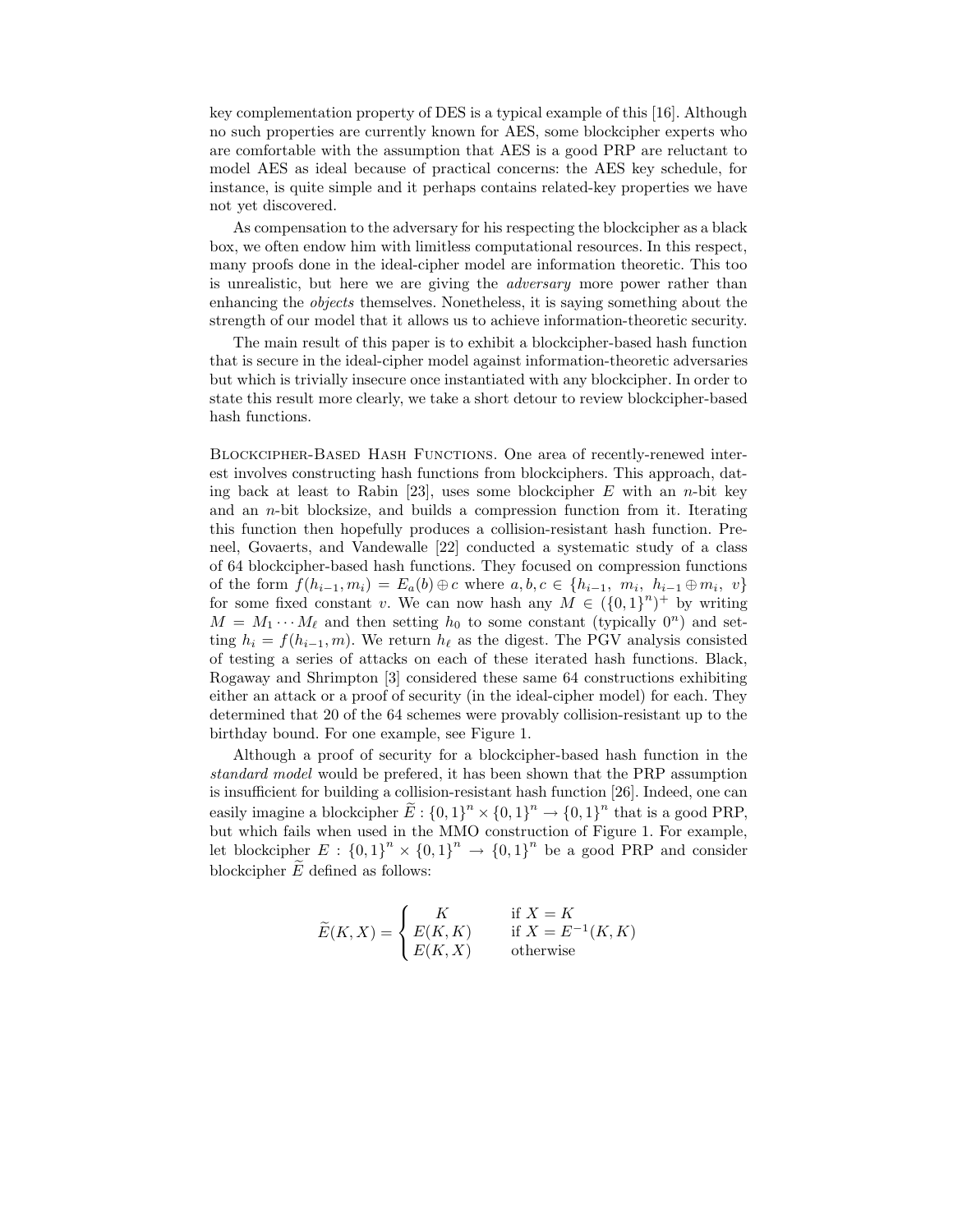

Fig. 1. The Matyas-Meyer-Oseas (MMO) compression function [14], called  $H_1$  in [3].  $E: \{0,1\}^n \times \{0,1\}^n \to \{0,1\}^n$  is a block cipher; the hatch mark denotes the location of the key. Iterating this compression function results in a provably-secure blockcipher-based hash function in the ideal-cipher model.

So  $\widetilde{E}$  is the same blockcipher as E with one change: we now have the invariant that  $E(K, K) = K$  for all  $K \in \{0, 1\}^n$ . Clearly  $\widetilde{E}$  is a good PRP since E was: for a *randomly*-chosen key  $K, \widetilde{E}(K, \cdot)$  is computationally indistinguishable from a random permutation. However, using  $\tilde{E}$  in MMO would be inadvisable: it is trivial to find collisions. Specifically, let H be MMO built on  $\tilde{E}$  with  $h_0 = 0^n$ . Then  $H(a \parallel \widetilde{E}(0, a) \oplus a) = 0^n$  for all  $a \in \{0, 1\}^n$ .

Main Result. Given the recent string of results calling into question the validity of the random-oracle model, it is natural to ask if there are similar results which can be shown for the ideal-cipher model. Specifically, is it possible to exhibit some cryptographic scheme which is provably secure in the ideal-cipher model and yet breaks when instantiated with any blockcipher? Given that ideal ciphers are finite objects whereas random oracles are infinite objects, this fact might lead one to ask whether results for the random-oracle model (in particular uninstantiability results) might break down in the ideal-cipher setting given that ideal ciphers can be described with a finite string. We will show that the answer to the above question is "yes": we exhibit a blockcipher-based hash function which is provably collision-resistant in the ideal-cipher model and for which it is trivial to find collisions once the ideal cipher has been instantiated.

We follow the approaches of  $[5, 15]$ , adapting them to blockciphers and hash functions, and moving into the concrete (rather than asymptotic) setting. The main idea is to create a blockcipher-based hash function  $H$  that acts normally on most inputs, but acts insecurely when given a description of its oracle as an input. In the latter case,  $H$  tests the oracle description embedded in its input against the oracle it already has by submitting some number of test values. If the oracles agree on all values,  $H$  outputs a user-specified value which was also given in the input. The difficulty here is showing that  $H$  remains secure even when behaving this way, and the crucial point is that there a far more possible ideal ciphers with specified input-output pairs than there are encodings to represent them. All of this is formalized and rigorously proven in Section 3.

RELATED WORK. Virtually no discussion of the ideal-cipher model has transpired prior to this work. As already mentioned, much relevant work has ap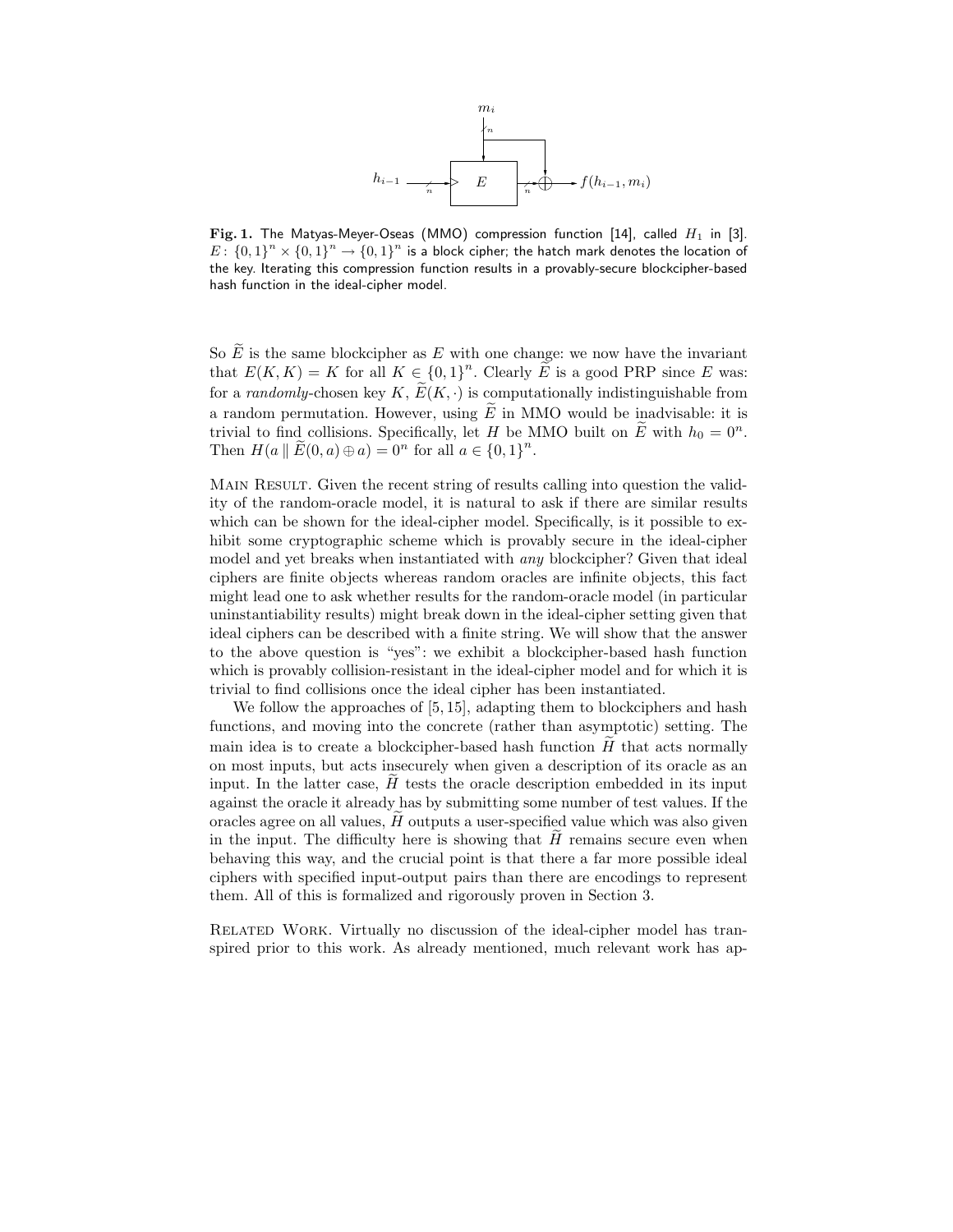peared in the analogous random-oracle setting. Random oracles were used implicitly at least 18 years ago by Fiat and Shamir in their seminal work on identification schemes [11]. Bellare and Rogaway formalized the notion and argued that the model afforded a path to efficient protocols; as examples, they gave efficient non-malleable and chosen-ciphertext-secure encryption schemes, a signature scheme secure against adaptive chosen-message attack, and an efficient zero-knowledge proof protocol [2]. Canetti, Goldreich, and Halevi gave the first uninstantiable protocol for the random-oracle model: they exhibited a signature scheme which was provably-secure in the random-oracle model but which acted insecurely (gave up its key) when instantiated [5]. Their proof is quite complex, involving techniques similar to Micali's CS-proofs [18]. The same authors later extended their result to show that there exists a signature scheme, limited to short messages, which is also uninstantiable [6]. Maurer, Renner, and Holenstein generalized the results of [5]; they introduced a generalization of indistinguishability called "indifferentiability" which captures the notion of shared random objects (like random oracles) [15]. They state general theorems which imply the result of [5] as a special case, and give an explicit simplified proof of that result. Their proof is very much in the spirit of classical Kolmogorov complexity theory as is ours in the present paper. Nielsen [19] exhibited a protocol that had a simple solution in the random-oracle model, but which had no provable instantiation in the standard model. Bellare, Boldyreva, and Palacio exhibited the first "natural" scheme, a hybrid encryption scheme, secure in the randomoracle model but uninstantiable [1]. Dent adapted techniques from [5] to show an uninstantiable signature scheme in the generic group model (generic groups are finite objects like ideal ciphers) [8].

### 2 Definitions

BASIC NOTIONS. Let  $\kappa, n \geq 1$  be numbers. A *blockcipher* is a map  $E: \{0,1\}^{\kappa} \times$  ${0,1}^n \to {0,1}^n$  where, for each  $k \in {0,1}^{\kappa}$ , the function  $E_k(\cdot) = E(k, \cdot)$  is a permutation on  ${0,1}^n$ . Parameter *n* is called the *blocksize* of *E*, and *n* will be understood to be this quantity throughout the paper. If  $E$  is a blockcipher then  $E^{-1}$  is its inverse, where  $E_k^{-1}(y)$  is the string x such that  $E_k(x) = y$ . Let Bloc $(\kappa, n)$  be the set of all block ciphers  $E: \{0,1\}^{\kappa} \times \{0,1\}^n \to \{0,1\}^n$ . Choosing a random element of Bloc $(\kappa, n)$  means that for each  $k \in \{0,1\}^{\kappa}$  one chooses a random permutation  $E_k(\cdot)$ .

A (blockcipher-based) hash function is a map  $H: \text{Bloc}(\kappa, n) \times D \to R$  where  $\kappa, n, c \geq 1, D \subseteq \{0,1\}^*$ , and  $R = \{0,1\}^c$ . The function H must be given by a program that, given M, computes  $H^E(M) = H(E, M)$  using an E-oracle. Hash function  $f: \text{Bloc}(\kappa, n) \times D \to R$  is a *compression function* if  $D = \{0, 1\}^a \times \{0, 1\}^b$ for some  $a, b \ge 1$  where  $a + b \ge c$ . Fix  $h_0 \in \{0,1\}^a$ . The *iterated hash* of compression function  $f: \text{Bloc}(\kappa, n) \times (\{0,1\}^a \times \{0,1\}^b) \to \{0,1\}^a$  is the hash function  $H: \text{Bloc}(\kappa, n) \times (\{0,1\}^b)^* \to \{0,1\}^a$  defined by  $H^E(m_1 \cdots m_\ell) = h_\ell$ where  $h_i = f^E(h_{i-1}, m_i)$ . Set  $H^E(\varepsilon) = h_0$ . We often omit the superscript E to f and H.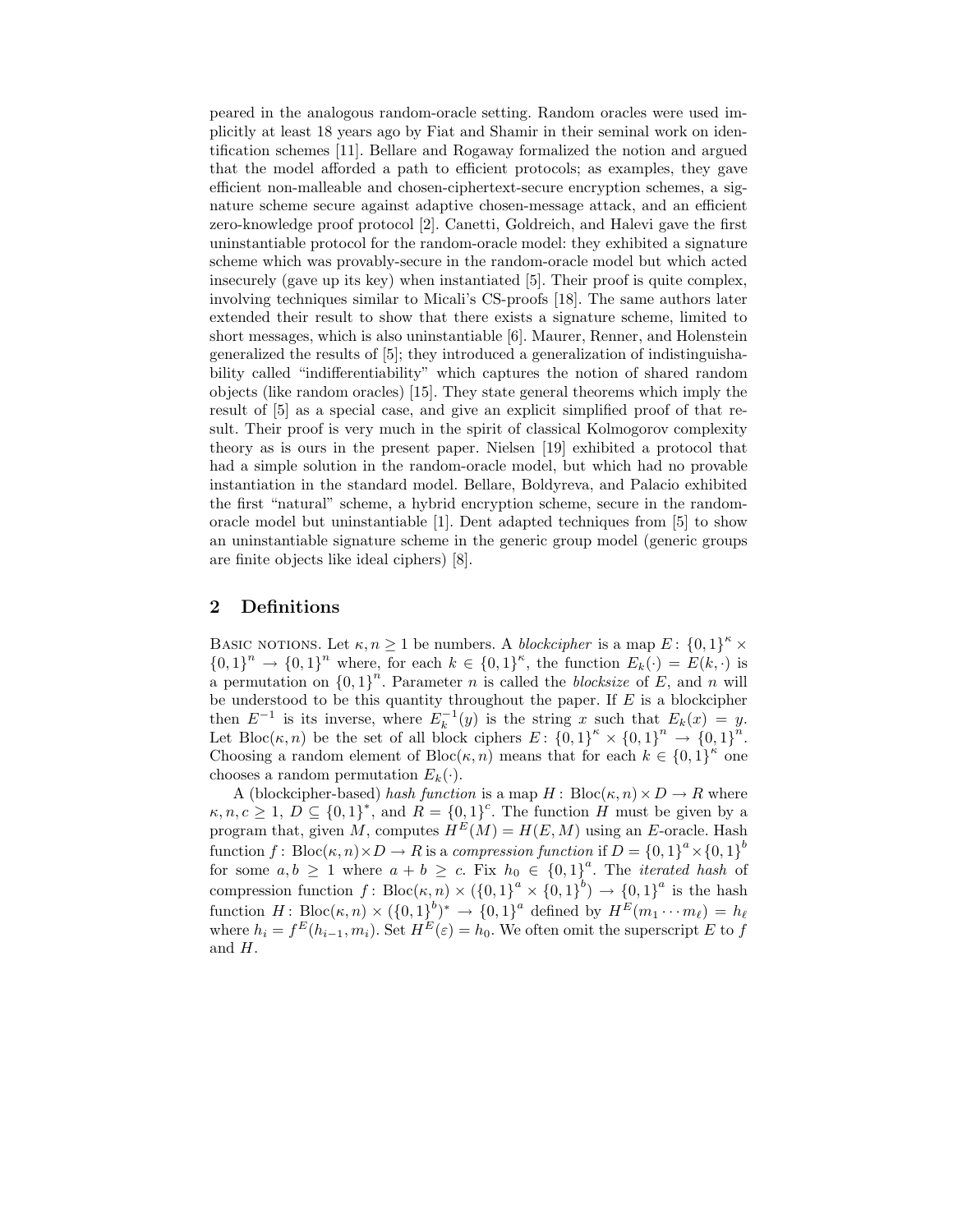We write  $x \stackrel{\hspace{0.1em}\mathsf{\scriptscriptstyle\$}}{\leftarrow} S$  for the experiment of choosing a random element from the finite set  $S$  and calling it  $x$ . An *adversary* is an algorithm with access to one or more oracles. We write these as superscripts. The notation  $|x|$  denotes the size of the string x, in bits, and the notation  $x[i \dots j]$  denotes the substring of string x starting at the  $i$ -th bit of x and terminating at the  $j$ -th bit, inclusive. All bits are numbered starting from 1, and ascending left-to-right. Finally,  $x \parallel y$  denotes the concatenation of strings  $x$  and  $y$ .

Collision resistance. To quantify the collision resistance of a blockcipherbased hash function H we instantiate the blockcipher by a randomly chosen  $E \in \mathcal{E}$ Bloc( $\kappa$ , n). An adversary A is given oracles for  $E(\cdot, \cdot)$  and  $E^{-1}(\cdot, \cdot)$  and wants to find a *collision* for  $H^E$ —that is, M, M' where  $M \neq M'$  but  $H^E(M) = H^E(M')$ . We look at the number of queries that the adversary makes and compare this with the probability of finding a collision.

**Definition 1 (Collision Resistance).** Let  $H$  be a blockcipher-based hash function,  $H: \text{Bloc}(\kappa, n) \times D \to R$ , and let A be an adversary. Then the advantage of  $A$  in finding collisions in  $H$  is the real number

$$
\mathbf{Adv}_{H}^{\text{coll}}(A) = \Pr\left[E \xleftarrow{\$} \text{Bloc}(\kappa, n); (M, M') \xleftarrow{\$} A^{E, E^{-1}$} : \right]
$$

$$
M \neq M' \land H^{E}(M) = H^{E}(M')\right]
$$

For  $q \geq 1$  we write  $\mathbf{Adv}_{H}^{coll}(q) = \max_{A} {\mathbf{Adv}_{H}^{coll}(A)}$  where the maximum is taken over all adversaries that ask at most q oracle queries (ie, E-queries +  $E^{-1}$ queries).

#### 3 An Uninstantiable Blockcipher-Based Hash Function

In [3] we find 20 blockcipher-based hash function constructions that are provably secure in the ideal-cipher model. Specifically, it is shown that  $\mathbf{Adv}_{H}^{coll}(q) =$  $\Theta(q^2/2^n)$  for 20 blockcipher-based hash functions H. This bound is about the best we can hope for: a truly random function would have the same bound due to the birthday phenomenon.

The proofs in [3] are carried out in the ideal-cipher model and the adversaries are information theoretic. In this section we will show that any scheme H from this set can be transformed into a related scheme  $H$  such that  $H$  is uninstantiable. We first outline the method and then give the details.

MAIN IDEA. Our goal is to produce an uninstantiable blockcipher-based hash function. We will do this by transforming some scheme which is provably secure in the ideal-cipher model. For concreteness, select any of the 20 secure schemes from [3] and call it  $H$ .

We will describe a related blockcipher-based hash function  $\tilde{H}$  which is uninstantiable. The idea has its roots in Kolmogorov complexity. We adapt the approach of Maurer, Renner, and Holenstein [15]; when  $H$  processes input M, it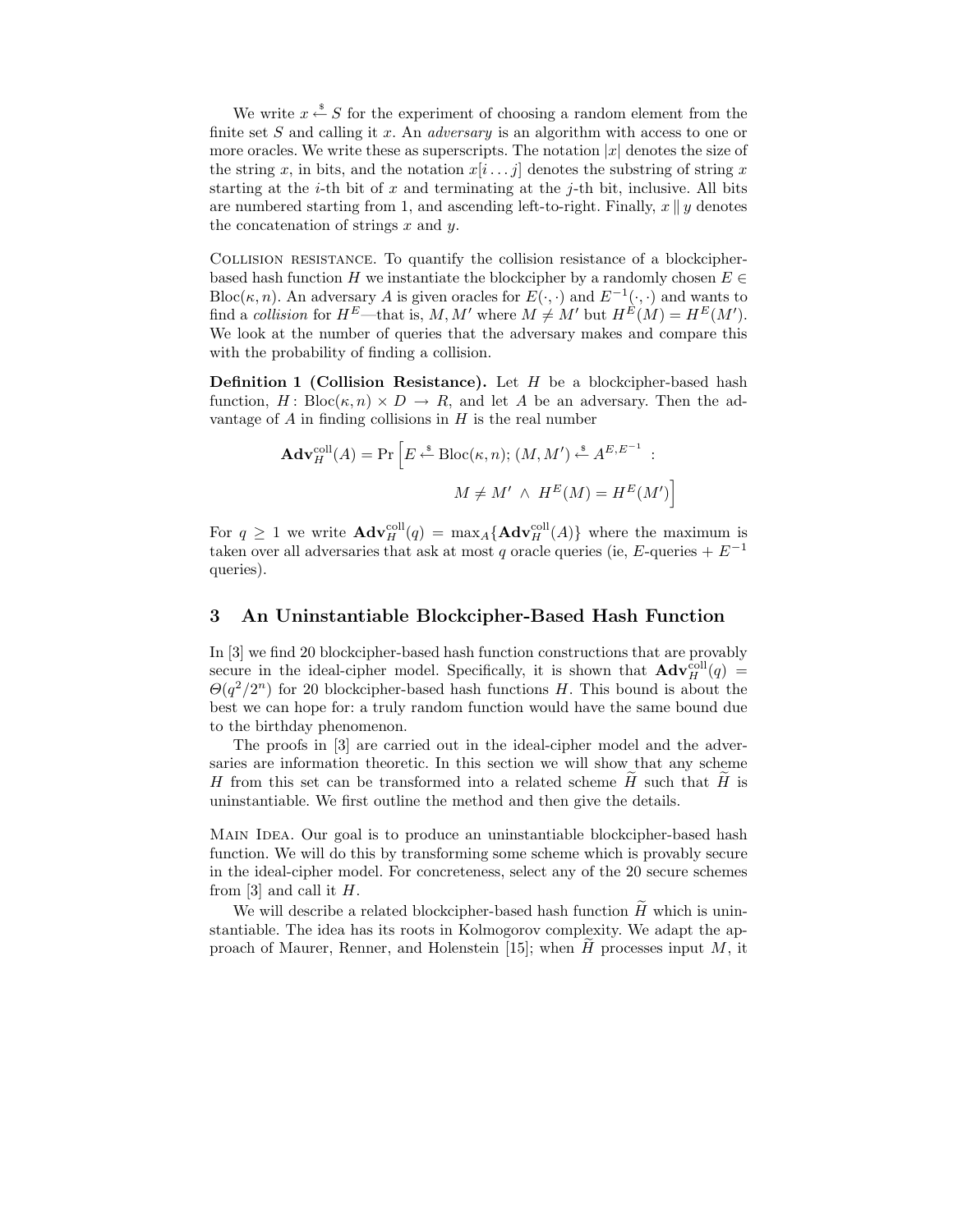first decomposes M into three parts:  $M = (\pi, c, v)$  where the details of this decomposition are left for later. The first parameter,  $\pi$  is considered to be the encoding of a Universal Turing Machine (UTM), encoded in some well-defined manner. The second parameter  $c \in \{0,1\}^{\sigma}$  is a counter that is ignored by  $\widetilde{H}$ , and the final parameter  $v \in \{0,1\}^n$  is the value that the adversary would like to have output by  $H$ .

Now H uses its blockcipher oracle  $\mathcal O$  to compute  $\mathcal O(i, 0^n)$  for all  $1 \leq i \leq |\pi|$ . (Why we choose this range will become apparent in the proof below.) It also computes  $\pi(i, 0^n)$  for the same set of *i*-values. If  $\mathcal{O}(i, 0^n) = \pi(i, 0^n)$  for all  $1 \leq$  $i \leq |\pi|$ ,  $\widetilde{H}$  outputs v. If not,  $\widetilde{H}$  outputs  $H(M)$ .

Now consider two cases: in the first case, the oracle to  $\widetilde{H}$  was an ideal cipher I. This means that it is highly unlikely there is a sufficiently-short Turing-machine encoding,  $\pi$ , such that  $\pi(\cdot, 0^n)$  would correctly match I on all  $|\pi|$  points, and therefore it is extremely unlikely that we would have  $I(i, 0^n) = \pi(i, 0^n)$  for all  $1 \leq i \leq |\pi|$ . This means that in all likelihood  $\widetilde{H}$  would output  $H(M)$ , and we know this construction is provably collision resistant. And so in this case  $\mathbf{Adv}_{\widetilde{H}}^{\text{coll}}(q)$  is  $\Theta(q^2/2^n)$  by [3].

Now consider the case where the oracle to  $\widetilde{H}$  is some blockcipher E; in other words we have instantiated oracle  $\mathcal O$  with blockcipher E. There therefore exists some Turing machine  $\pi$  that implements E. Therefore an adversary may simply output two queries  $M_1 = (\pi \parallel 0^{\sigma} \parallel v)$  and  $M_2 = (\pi \parallel 1^{\sigma} \parallel v)$  for any fixed string  $v \in \{0,1\}^n$  he desires. Since  $\widetilde{H}$  will discover that  $E(i,0^n) = \pi(i,0^n)$  for all  $1 \leq i \leq |\pi|$ , it will output v for both queries, and this adversary will have trivially found a collision.

Note that things could not be worse for  $H$ , in fact: not only can we find collisions, but we can find preimages for any output value, second preimages for any output value, and  $2^{\sigma}$  inputs which collide on any chosen value.

A DETAILED DESCRIPTION. We now proceed to formalize and prove correct the informal discussion just given. Throughout the remainder of this section,  $n$  will denote the blocksize of our blockciphers.

**Definition 2.** Blockcipher  $E$  is said to be  $k$ -efficient if it can be implemented as a Turing machine never requiring more than k steps to produce its output.

For example, all modern blockciphers are  $2^{20}$ -efficient. For the remainder of this section,  $k$  is assumed to be some fixed value. We next exhibit an uninstantiable blockcipher-based hash function. Here, by "uninstantiable" we mean that a given hash function H has  $\mathbf{Adv}_{H}^{\text{coll}}(q) = O(q^2/2^n)$ , and is therefore secure in the ideal-cipher model, but any instantiation of its blockcipher oracle with a blockcipher E results in a trivially insecure hash function.

For the remainder of this section we will let  $H$  denote some blockcipher-based hash function which is known to be secure in the ideal-cipher model (such as MMO, in Figure 1). We now give the algorithm  $H$  which is an uninstantiable variant of  $H$ , then we prove its various properties.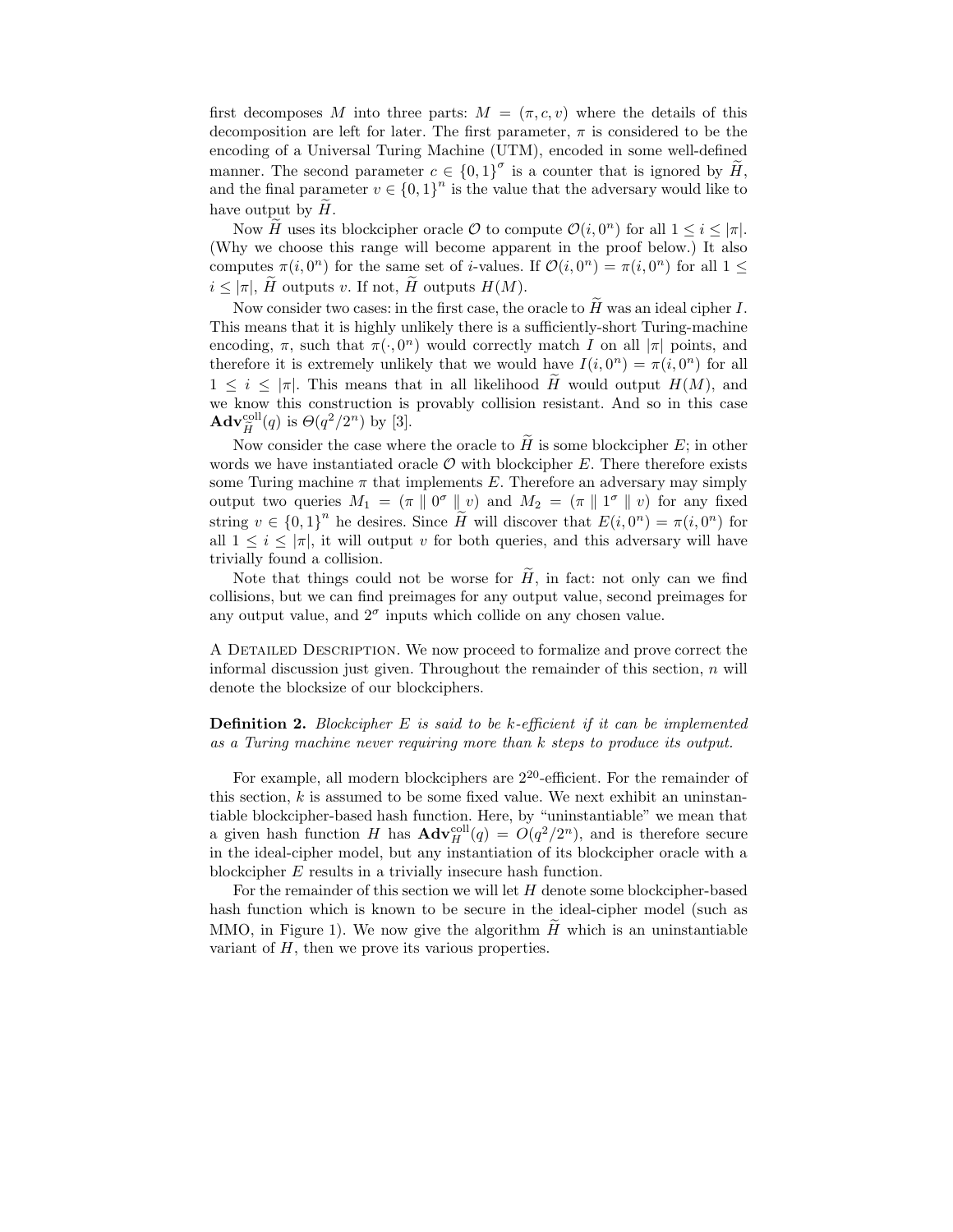```
Algorithm H(M)10 if |M| \leq n + \sigma then return H^{\mathcal{O}}(M)20 v \leftarrow M[|M| - n + 1 \dots |M|]21 \pi \leftarrow M[1 \dots |M| - n - \sigma]30 if \negTuringValid(\pi) then return H^{\mathcal{O}}(M)40 for i \leftarrow 1 to |\pi|41 Run \pi on input (i, 0^n) for at most k steps
42 if \pi does not output n bits then return H^{\mathcal{O}}(M)43 if \pi(i, 0^n) \neq \mathcal{O}(i, 0^n) then return H^{\mathcal{O}}(M)50 return v
```
Fig. 2. An uninstantiable variant of the provably-secure blockcipher-based hash function  $H$ . If the input encodes a valid UTM, we evaluate  $|\pi|$  values on this UTM and check against our oracle  $O$ . If they match, we simply output v, the last n bits of M. There are  $\sigma$  bits of M which are ignored in order to help the attacker produce  $2^{\sigma}$  colliding inputs with digest  $v$ . The UTM  $\pi$  is run for at most k steps, where k is a fixed parameter of the scheme.

Algorithm  $\widetilde{H}$  accepts messages M from the domain  $(\{0,1\}^n)^+$  and outputs n bits. As usual, the domain could be extended to  $M \in \{0,1\}^*$  with an unambiguous padding rule. We fix two parameters to the algorithm:  $H$ , the provably-secure blockcipher-based hash function just mentioned, and a counter-size  $\sigma > 0$ . We assume the domain of H has been extended to  $\{0,1\}^*$  so we can dispense with concerns about message sizes in our construction of  $H$ . We further fix some binary encoding scheme for Universal Turing Machines (UTMs) such that any UTM can be encoded into a binary string. Furthermore, we assume there is an efficient function TuringValid that returns  $true$  when given a string  $\pi$  that is a valid UTM encoding under our fixed convention. Finally, we let  $O$  denote the blockcipher-oracle which is used by  $\tilde{H}$ . The algorithm to compute  $\tilde{H}^{\mathcal{O}}(M)$  is given in Figure 2.

We are now faced with arguing that  $\widetilde{H}$  is uninstantiable. First notice that  $\widetilde{H}$ is efficient: we assume that oracle calls are constant-time, so therefore  $H^{\mathcal{O}}$  runs in time linear in the length of the input M. Since we run  $\pi$  for at most k steps, the whole algorithm runs in time  $O(k|\pi|) = O(|M|)$ .

**Theorem 1.**  $[\tilde{H}]$  is uninstantiable Fix some provably-secure blockcipherbased hash function H and some  $\sigma > 0$ . Let O be a blockcipher oracle. Then function  $\tilde{H}$  as described above is uninstantiable.

*Proof.* There are two things we must prove: first, that  $\tilde{H}$  is secure in the idealcipher model. That is,  $\mathbf{Adv}_{\widetilde{H}^{\mathcal{O}}}(q) = O(q^2/2^n)$ . Second, that  $\widetilde{H}^E$  is insecure for any efficient blockcipher E.

We begin by showing  $\widetilde{H}^{\mathcal{O}}$  is secure when  $\mathcal O$  is modeled by an ideal cipher. Fix q and suppose adversary A makes q oracle queries to  $\mathcal{O}$ . (Throughout the proof, we will assume  $q \leq 2^{n/2}$  since q-values in excess of this render the bound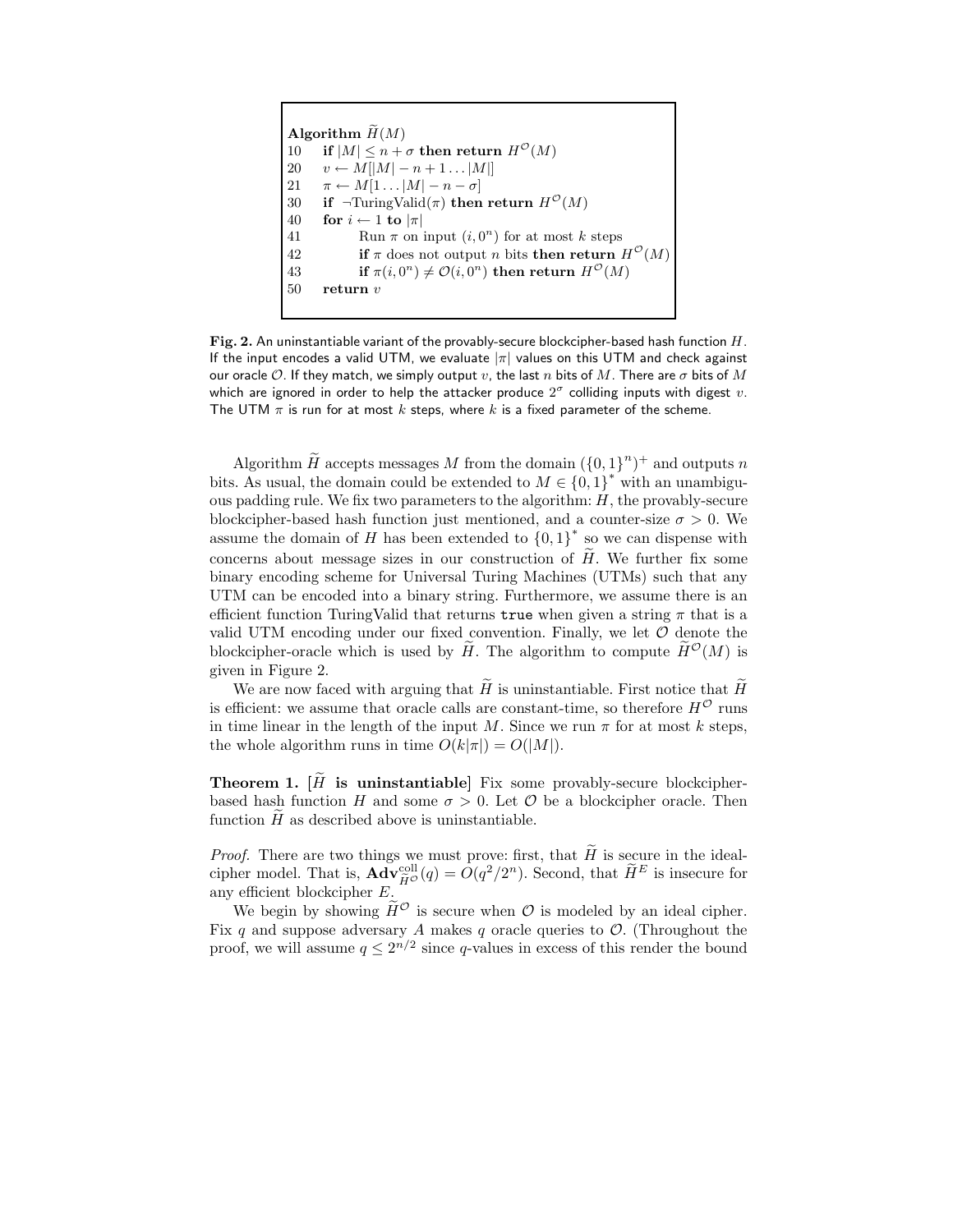vacuous.) At the end of this process, A must output a pair of distinct messages M and M' in the hope that  $\widetilde{H}^{\mathcal{O}}(M) = \widetilde{H}^{\mathcal{O}}(M')$ . The probability that he succeeds is the advantage we wish to bound.

There are two types of collisions A may construct given the outputs from his q queries to  $\mathcal O$ . The first collision is event  $C_1$ : there exist two distinct messages  $M_1, M_2$  such that they collide under the original hash function (ie,  $H(M_1) = H(M_2)$ . We have selected H such that  $Pr[\mathsf{C}_1] = O(q^2/2^n)$ . The other type of collision  $A$  might construct given his  $q$  oracle-query outputs results in event  $C_2$  which we describe next.

Extract  $\pi$  as in line 21, and observe the **for** loop at lines 40 through 43. If at any time,  $\pi$  does not output n bits, or if the n bits it does output do not agree with  $\mathcal{O}$ , we relegate the computation to H. Therefore we are concerned with the condition that  $\pi$  correctly computes the  $|\pi|$  values required by the test on line 43. If  $\pi(i, 0^n) = \mathcal{O}(i, 0^n)$  for all  $1 \leq i \leq |\pi|$ , we say  $\pi$  is a "qualifying" program. We define event  $C_2$  as true if there exists a qualifying program with length at most q bits. If  $C_2$  occurs, A will certainly have set v (computed at line 20) to a colliding value, and so we therefore wish to bound  $Pr[C_2]$ .

Adversary A has made q queries to  $\mathcal O$  and would like to now encode some qualifying program  $\pi$  into  $M$ , with  $|\pi| \leq q$ . To this end, there are two possibilities: (1) A outputs a program  $\pi$  where  $C_2$  is guaranteed because he has queried  $\mathcal O$ at all points from 1 to  $|\pi|$  and there was a qualifying program, or (2) A outputs a program  $\pi$  where there exists some point j with  $1 \leq j \leq |\pi|$  that A did not query, yet C<sub>2</sub> occurs by chance. In the second case, H will ask  $\pi(j)$  and the probability over choices of  $\mathcal O$  that  $\pi(j, 0^n) = \mathcal O(j, 0^n)$  is  $1/2^n$ . Therefore in this case  $Pr[C_2] \leq 1/2^n$ .

We therefore concern ourselves with the first case, where  $C_2$  occurs because A has queried  $\mathcal{O}(\cdot, 0^n)$  at all points from 1 to  $|\pi|$ . The encoding scheme is of course fixed a priori. Therefore  $Pr[C_2]$  is computed over choices of  $\mathcal{O}$ . Let  $Q_\ell$  be the event that there exists a qualifying program of size  $\ell$ . So  $C_2 = Q_1 \vee \cdots \vee Q_q$ . For fixed  $\ell$  there are at most  $2^{\ell}$  possible Turing-Valid encodings  $\pi$  with  $|\pi| = \ell$ . We evaluate, at line 43,  $\mathcal{O}(i, 0^n)$  for  $1 \leq i \leq |\pi|$ . Since we are iterating on the key value for  $\mathcal{O}$ , there is no permutivity, and therefore outputs will be uniform on  ${0,1}^n$ . This means that, for a fixed i, the probability that  $\pi(i,0^n) = \mathcal{O}(i,0^n)$ is  $2^{-n}$ . The probability this will happen  $\ell$  times is therefore  $2^{-n\ell}$ , and given there are  $2^{\ell}$  possible encodings, we see

$$
\Pr_{\mathcal{O}}[Q_{\ell}] \le 2^{\ell}/2^{n\ell} = 1/2^{\ell(n-1)} \le 1/2^{n-1}.
$$

So the chance of finding a qualifying program within  $q$  queries is

$$
\Pr_{\mathcal{O}}[C_2] = \Pr_{\mathcal{O}}[Q_1 \vee \cdots \vee Q_q] \le \sum_{\ell=1}^q 1/2^{n-1} = \frac{q}{2^{n-1}}.
$$

Finally, the chance that A can find any collision in  $q$  queries is bounded by  $Pr[C_1 \vee C_2] \leq Pr[C_1] + Pr[C_2] = O(q^2/2^n) + q/2^{n-1} = O(q^2/2^n)$ , as required.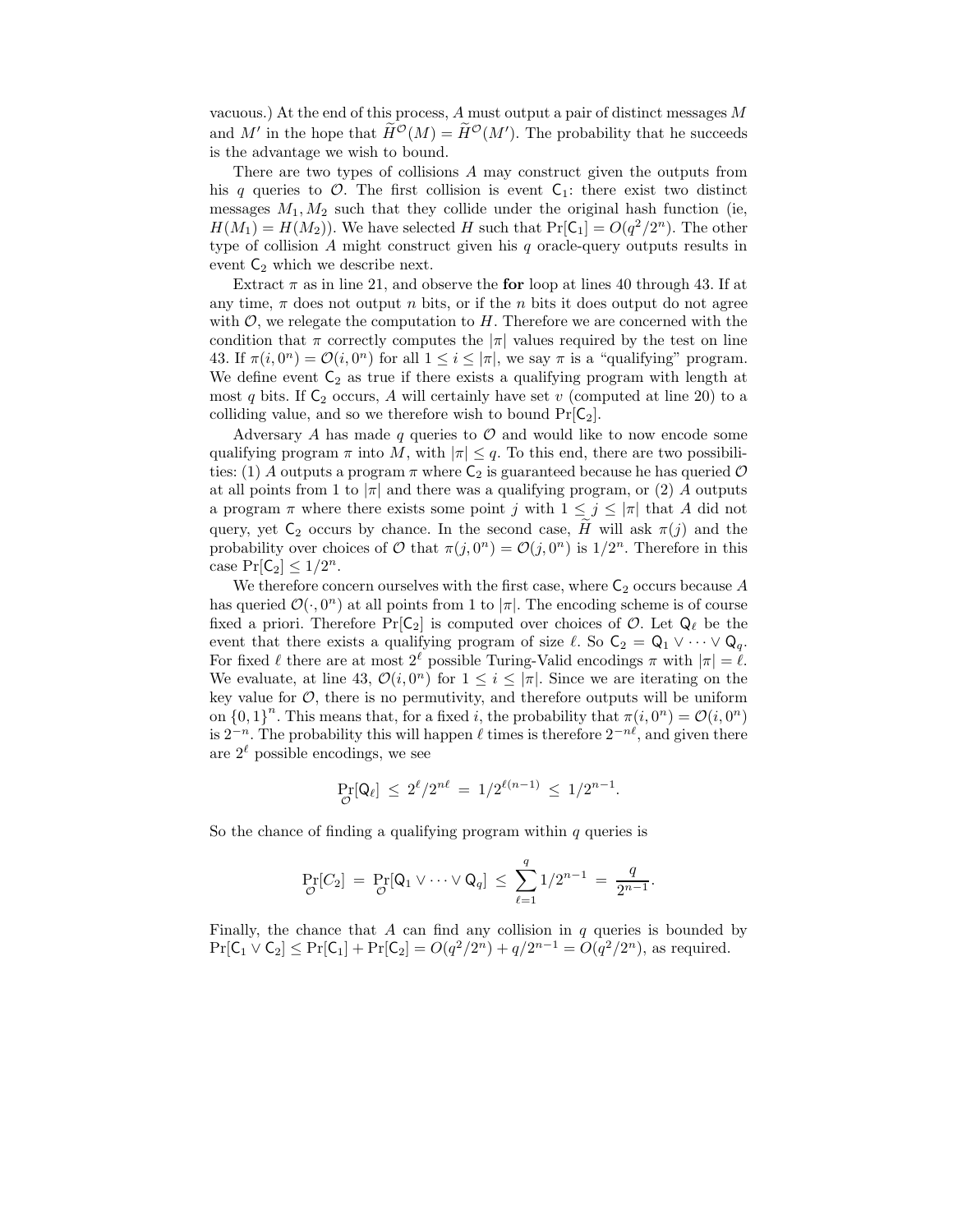The second case is quite straightforward. We wish to show that  $\widetilde{H}^E$  is insecure for any efficient blockcipher E. Since E does have a concise Turing-Valid encoding  $\pi$ , we may simply write two messages

$$
M = \pi \parallel 0^{\sigma} \parallel 0^n \qquad \text{and} \qquad M' = \pi \parallel 1^{\sigma} \parallel 0^n.
$$

Since the oracle to  $\tilde{H}$  is E, and since  $\pi$  agrees with E on every point, the if condition in line 43 will never hold and we will return  $v = 0<sup>n</sup>$  for each message. Thus we have  $\widetilde{H}^E(M) = \widetilde{H}^E(M') = 0^n$ , yielding a collision with zero oracle queries required.

Preimage, Second Preimage, and Multicollisions. Since the instantiated form of  $\tilde{H}$  allows us full control over the output, we can clearly find  $2^{\sigma}$  preimages for any digest of our choice, and we can similarly find  $2^{\sigma} - 1$  second preimages for any given value. Similarly, we can find multicollisions for any value, and  $2^{\sigma}$ collisions for each of the  $2^n$  possible outputs. In this sense,  $H^E$  is much worse than just failing to be collision resistant: it fails to have any security properties at all.

On a technical note, the alert reader will notice that we at no time defined what "insecure" means for a blockcipher-based hash function that has been instantiated. This is because all concrete hash functions are "insecure" if security requires the nonexistence of any efficient program that outputs a colliding pair of inputs! (Since collisions must exist for any non-injective map  $f$ , there exists a program that simply outputs a colliding pair for any given  $f$ .) Nonetheless, there exists an intuitive notion of security for fixed functions like SHA-1, and clearly the instantiated version of hash function  $H$  is insecure in this sense.

ARTIFICIALITY. Like all other uninstantiable schemes,  $\widetilde{H}$  is quite artificial. It is uninstantiable only because it was designed to be, and upon inspection no one would use such a scheme. It remains to be seen whether there is a more natural construction (where "natural" is necessarily subjective). Thus far, as in the random-oracle model analog, no scheme proven secure in the ideal-cipher model has been broken after instantiation, unless that was the goal from the start.

## 4 Conclusion and Open Questions

Although the scheme just presented is quite unnatural, it does arouse suspicion as to the wisdom of blindly using the ideal-cipher model in proofs of security. More evidence to support this suspicion could be provided by showing that  $H<sup>AES</sup>$  is insecure for a hash scheme H from [3] that is provably-secure in the ideal-cipher model. Such an attack would necessarily exploit specific features of AES, but since AES is generally thought to be well-designed, it would add fuel to the fire.

Probably the short-signature results of [6] could be extended to this setting, but a more interesting question is whether there exists a "natural" scheme that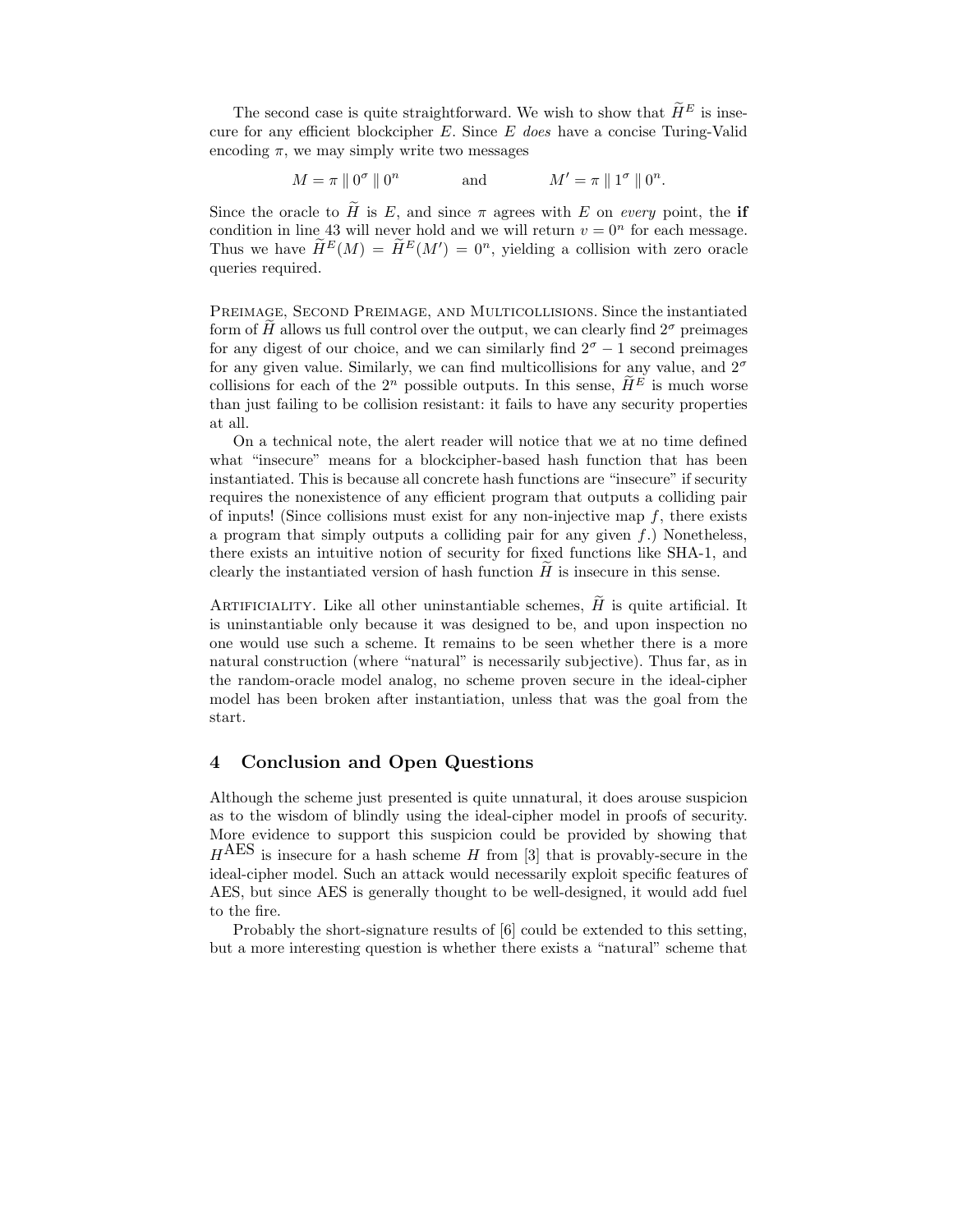is provably-secure in the ideal-cipher model but uninstantiable. Hash functions probably are not the right place to look for these, but there are many other objects whose proofs rely on the ideal-cipher model that might provide settings where natural examples of uninstantiable schemes could be constructed.

## Acknowledgements

We would like to thank Zully Ramzan, Phillip Rogaway and Thomas Shrimpton for their comments and suggestions. John Black's work was supported by NSF CAREER-0240000 and a gift from the Boettcher Foundation.

## References

- 1. Bellare, M., Boldyreva, A., and Palacio, A. An uninstantiable randomoracle-model scheme for a hybrid-encryption problem. In Advances in Cryptol $ogy - EUROCRYPT'04$  (2004), vol. 3027 of Lecture Notes in Computer Science, Springer-Verlag, pp. 171–188.
- 2. Bellare, M., and Rogaway, P. Random oracles are practical: A paradigm for designing efficient protocols. In Proceedings of the 1st ACM Conference on Computer and Communications Security (1993), pp. 62–73.
- 3. Black, J., Rogaway, P., and Shrimpton, T. Black-box analysis of the blockcipher-based hash-function constructions from PGV. In Advances in Cryptology – CRYPTO '02 (2002), vol. 2442 of Lecture Notes in Computer Science, Springer-Verlag.
- 4. Boneh, D. The decision Diffie-Hellman problem. In Proceedings of the Third Algorithmic Number Theory Symposium (1998), vol. 1423 of Lecture Notes in Computer Science, Springer-Verlag, pp. 48–63.
- 5. Canetti, R., Goldreich, O., and Halevi, S. The random oracle methodology, revisited. In Proceedings of the 30th ACM Symposium on the Theory of Computing (1998), ACM Press, pp. 209–218.
- 6. CANETTI, R., GOLDREICH, O., AND HALEVI, S. On the random-oracle methodology as applied to length-restricted signature schemes. In First Theory of Cryptography Conference (2004), vol. 2951 of Lecture Notes in Computer Science, Springer-Verlag, pp. 40–57.
- 7. Cramer, R., and Shoup, V. A practical public key cryptosystem provably secure against adaptive chosen ciphertext attack. In Advances in Cryptology – CRYPTO '93 (1998), Lecture Notes in Computer Science, Springer-Verlag, pp. 13– 25.
- 8. Dent, A. Adapting the weaknesses of the random oracle model to the generic group model. In Advances in Cryptology – ASIACRYPT '02 (2002), vol. 2501 of Lecture Notes in Computer Science, Springer-Verlag, pp. 100–109.
- 9. Desai, A. The security of all-or-nothing encryption: Protecting against exhaustive key search. In Advances in Cryptology – CRYPTO '00 (2000), vol. 1880 of Lecture Notes in Computer Science, Springer-Verlag.
- 10. Even, S., and Mansour, Y. A construction of a cipher from a single pseudorandom permutation. In Advances in Cryptology – ASIACRYPT '91 (1992), vol. 739 of Lecture Notes in Computer Science, Springer-Verlag, pp. 210–224.